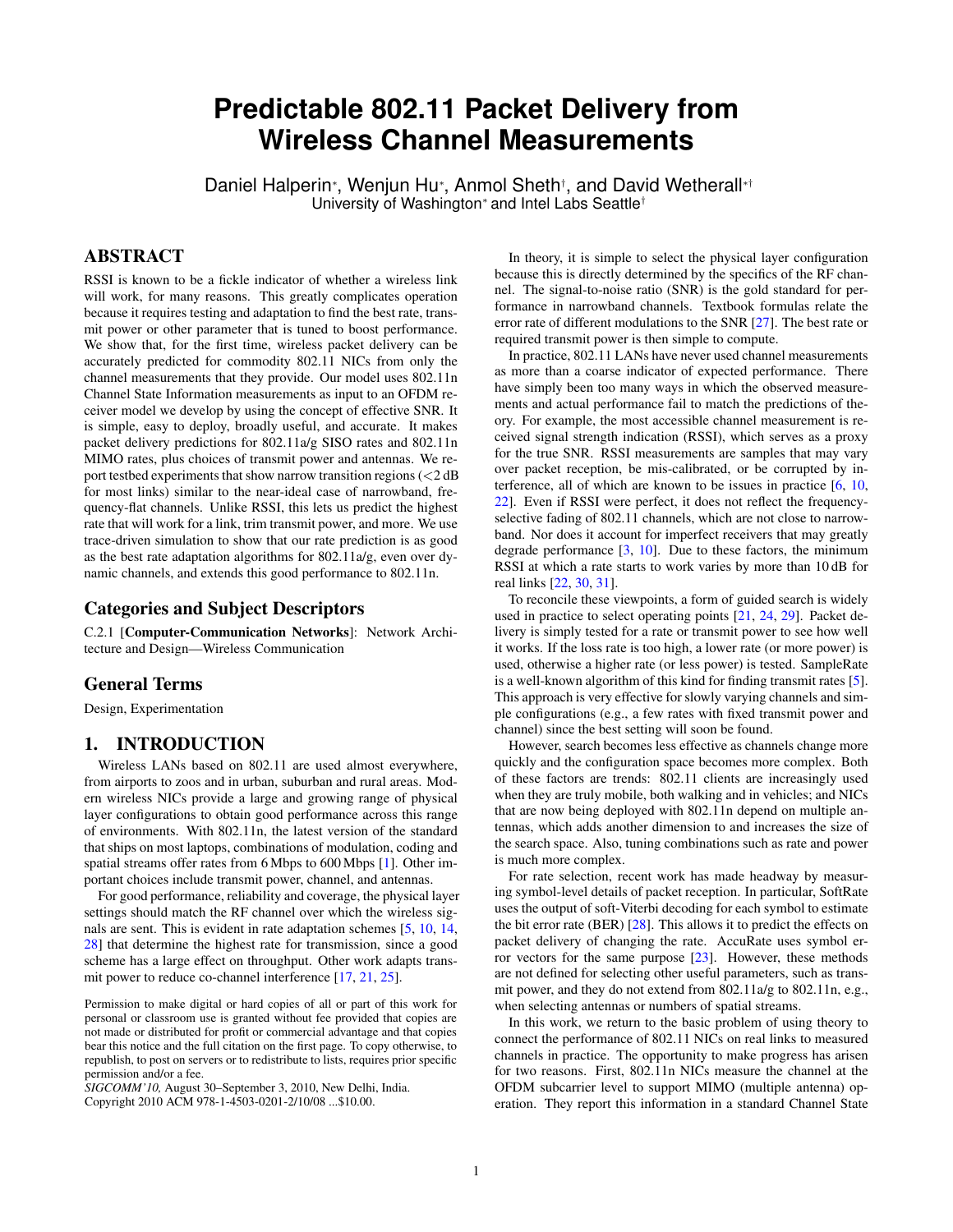Information (CSI) format [\[1\]](#page-11-0). This provides a much richer source of information than RSSI. Note that this CSI naturally applies to 802.11a/g rates because they are a subset of 802.11n rates. Second, modern NICs use OFDM, which gives channel estimates that are less susceptible to interference than spread spectrum (because of lower correlation), and are calibrated. Both factors lead to more meaningful measurements than in the past.

We use the CSI as input to a model of receiver processing that we develop to predict packet delivery. Our model uses the concept of an effective SNR for a multi-carrier channel [\[18\]](#page-11-17), such as OFDM, in which there are different subcarrier SNRs, plus approximations for coding, interference between MIMO streams, and decoding algorithms. It requires no per-link calibration and predicts delivery for a wide range of configurations (including rates, transmit power, antenna selection, and spatial streams) from a single CSI measurement. We also expect it can be extended to new factors such as beamforming for even wider applicability in the future.

We make two contributions in this paper. *Our main contribution is to show how to accurately predict the performance of commodity 802.11 OFDM NICs over real links using only the channel measurements that the NIC provides.* We believe this to be a first. Our packet delivery model is evaluated with measurements over two stationary indoor wireless testbeds built from PCs and 3-antenna Intel 802.11a/g/n NICs. For a wide range of configurations, we can predict whether a link will successfully deliver packets (>90%), outside of a narrow  $\left( \langle 2 \, \text{dB} \rangle \right)$  for most links) uncertainty region that is similar to behavior over the near-ideal channel of nodes connected by a wire. This lets us consistently predict the best rate to use over a channel, and perform other tasks such as trim excess transmit power. In contrast, RSSI often fails to reflect performance by a wide enough margin that it does not reliably predict the best rate or power setting, especially for dense modulation and higher coding rates (transition  $>7$  dB for 10% of the links). A key factor in this improvement is the use of effective SNR to capture frequency-selective fading, which is clearly visible in our testbeds. No published work has explored effective SNR measures in 802.11 beyond simulation, to the best of our knowledge. Note that our effective SNR model does not predict the performance of links under interference. However, our measurements show that its estimate of interference-free link quality is robust to interfering transmissions ([§5\)](#page-5-0). We also discuss ways to handle persistent interference.

Our method is practical and can be applied to many classic problems, including rate adaptation, transmit power tuning, and channel and antenna selection. While we must leave most of this to future work, we demonstrate how our model can inform rate adaptation. *Our second contribution is a rate selection algorithm that is as good as the best 802.11a/g rate adaptation algorithms and extends this excellent performance to 802.11n.* Our algorithm simply uses our model to predict the highest rate for the channel, repeating to track the channel over time. We use a trace-driven simulation to compare it with SampleRate, which is widely used in practice, and SoftRate, which has the best published performance. Our algorithm tracks the best rate nearly as well as is possible, even for dynamic mobile channels. It performs very well for MIMO rates, and supports enhancements such as transmit power trimming and antenna selection. As far as we are aware, there is no other reported work on 802.11n rate adaptation that is evaluated for real, 802.11 channels, and no other rate adaptation algorithms that support these enhancements.

In the rest of this paper, we first motivate the need for better delivery predictions in [§2,](#page-1-0) and then present our model in [§3.](#page-2-0) Our experimental testbeds are described in [§4,](#page-4-0) and our model is evaluated in [§5.](#page-5-0) In [§6,](#page-8-0) we use simulation to study rate selection guided by our model. [§7](#page-10-0) discusses related work, and [§8](#page-11-18) concludes the paper.

<span id="page-1-1"></span>

| Modulation    | Coding Rate | Data Rate (Mbps) |  |
|---------------|-------------|------------------|--|
| <b>BPSK</b>   | 1/2         | 6.5              |  |
| <b>OPSK</b>   | 1/2         | 13.0             |  |
| <b>OPSK</b>   | 3/4         | 19.5             |  |
| <b>OAM-16</b> | 1/2         | 26.0             |  |
| <b>OAM-16</b> | 3/4         | 39.0             |  |
| OAM-64        | 2/3         | 52.0             |  |
| OAM-64        | 3/4         | 58.5             |  |
| <b>OAM-64</b> | 5/6         | 65.0             |  |

|  |  | Table 1: 802.11n single-stream rates. |  |
|--|--|---------------------------------------|--|
|--|--|---------------------------------------|--|

# <span id="page-1-0"></span>2. MOTIVATION

Existing predictions of packet delivery for a given link are based on its Received Signal Strength Indication (RSSI) value. This is widely available as a proxy for the SNR. We characterize this mapping to motivate our research.

802.11 Setting. Our work applies to 802.11a/g/n radios that use coded Orthogonal Frequency Division Multiplexing (OFDM). 20 or 40 MHz channels are divided into 312.5 kHz bands called subcarriers, each of which sends independent data simultaneously. Convolutional coding is applied across the bits for error correction and bits are interleaved to spread them in frequency. Each subcarrier in a packet is modulated equally, using BPSK, QPSK, QAM-16, or QAM-64, with 1, 2, 4 or 6 bits per symbol, respectively. The data rates depend on the combination of modulation and coding.

Our experimental platform uses 802.11n radios that operate on 20 MHz channels. The single-stream 802.11n rates are shown in Table [1.](#page-1-1) The main innovation in 802.11n is the use of multiple antennas for *spatial multiplexing*. By using MIMO processing, multiple streams can be sent at the same time, each at the single-stream rate, for higher overall rates. Note that the details of single-stream 802.11n differ slightly from 802.11a/g (optimized coding rates and more data subcarriers), but in ways that are not material for our work so that we can treat 802.11n as a superset of 802.11a/g.

Packet Delivery versus RSSI/SNR. Textbook analyses of modulation schemes give delivery probability for a single signal in terms of the signal-to-noise (SNR) ratio [\[8\]](#page-11-19), typically expressed on a log scale in decibels. This model holds for narrowband channels with additive white Gaussian noise. It predicts a sharp transition region of 1–2 dB over which a link changes from extremely lossy to highly reliable. This makes the SNR a valuable indicator of performance.

RSSI values reported by NICs give an estimate of the total signal power for each received packet. From RSSI, the packet SNR can then readily be computed using NIC noise measurements.<sup>[1](#page-1-2)</sup> We generated performance curves using SNR for a real 802.11n NIC over a simple wired link with a variable attenuator and for a single transmit and receive antenna. The result is shown for all single antenna 802.11n rates in Figure  $1(a)$ . We observe a characteristic sharp transition region for packet reception rate (PRR) versus SNR. This is despite the relatively wide 20 MHz channel, 56 OFDM subcarriers, coding and other bit-level operations. This is the behavior we want from a link metric in order to predict packet delivery.

In contrast, packet delivery over real wireless channels does not exhibit the same picture. Figure  $1(b)$  shows the measured PRR versus SNR for three sample rates (6.5, 26, and 65 Mbps) over all wireless links in our testbeds, using the same 802.11n NICs. The SNR of the transition regions can exceed 10 dB, so that some links easily work for a given SNR and others do not. There is no longer clear separation between rates. This is consistent with other reported

<span id="page-1-2"></span><sup>&</sup>lt;sup>1</sup>We refer to the metric computed from RSSI and noise measurements as the packet SNR, RSSI-based SNR, or simply RSSI.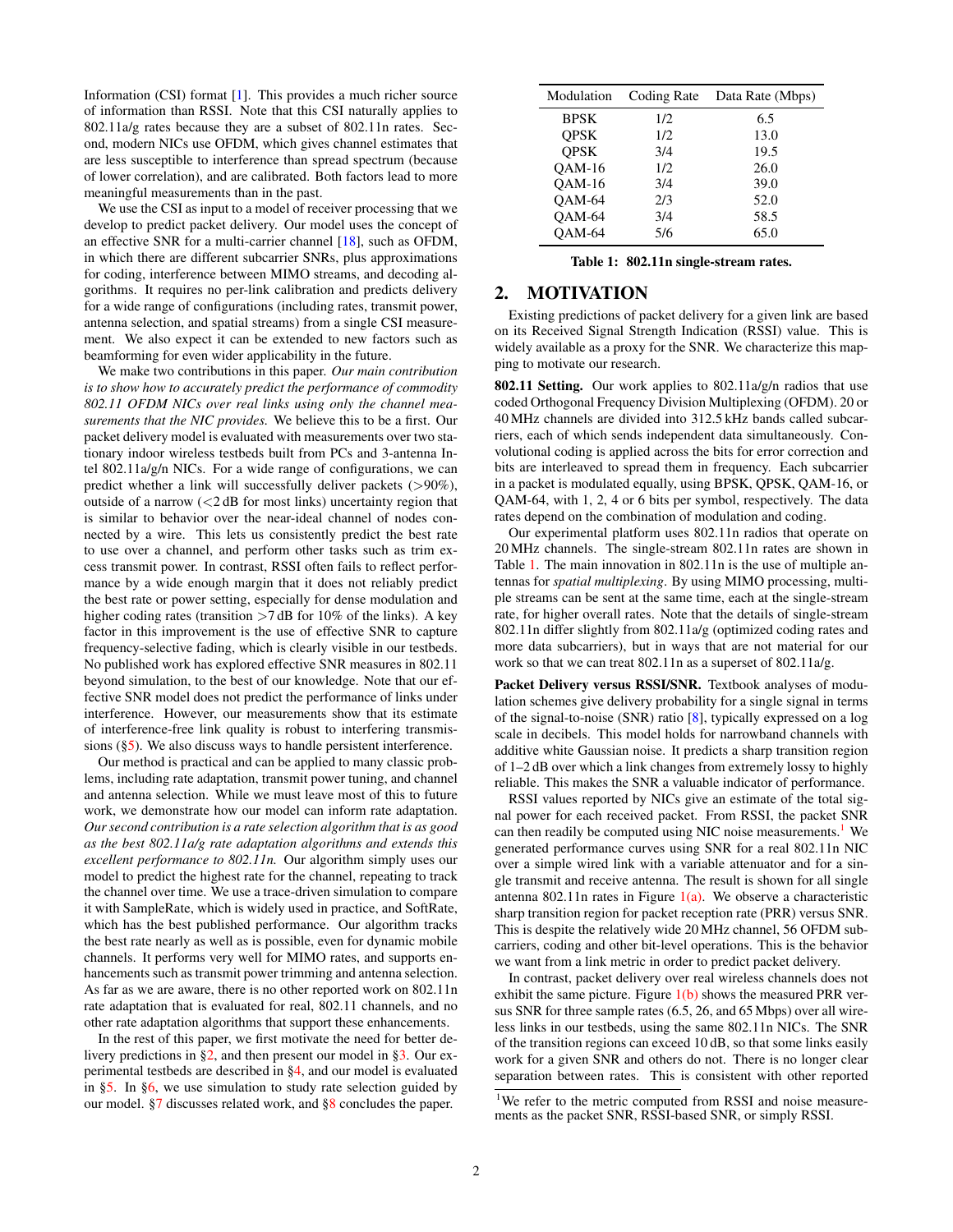<span id="page-2-1"></span>

(a) A wired 802.11n link with variable attenuation has a predictable relationship between SNR and packet reception rate (PRR) and clear separation between rates.



<span id="page-2-2"></span>(b) Over real wireless channels in our testbeds, the transition region varies up to 10 dB. This loses the clear separation between rates (and so only three rates are shown for legibility).

Figure 1: Measured (single antenna) 802.11n packet delivery over wired and real channels.

measurements that show RSSI does not predict packet delivery for real links [\[3,](#page-11-11) [22,](#page-11-10) [30,](#page-11-12) [31\]](#page-11-13).

Impact of Frequency-Selective Fading. Many possible factors cause the observed variability for real channels, including NIC calibration, interference, sampling, and multipath. Here, we look at frequency-selective fading due to multipath, as our experiments show this to be a major factor.

Multipath causes some subcarriers to work markedly better than others although all use the same modulation and coding. These channel details, and not simply the overall signal strength as given by RSSI, affect packet delivery. Figure [2](#page-2-3) illustrates this with the measured subcarrier SNRs for four different links in our testbed averaged over a 5-second run. All links are shown at the closest transmit power level, in steps of 2 dB, to 80% packet delivery when using the 52 Mbps rate. However, the fading profiles vary significantly across the four links. One distribution is quite flat across the subcarriers, while the other three exhibit frequency-selective fading of varying degrees. Two of the links have two deeply-faded subcarriers that are more than 20 dB down from the peak.

These links harness the received power with different efficiencies. The more faded links are more likely to have errors that must be repaired with coding, and require extra transmit power to compensate. Thus, while the performance is roughly the same, the most frequency-selective link needs a much higher overall packet SNR (30.2 dB) than the frequency-flat link (16.5 dB). This difference of almost 14 dB highlights why RSSI-based SNR does not reliably predict performance. Fading and its effects are well-known. However, it is rare to see data that shows fading for real links and NICs because it has been difficult to measure.

Impact of multiple streams. The use of multiple antennas adds another dimension to the problem of predicting packet delivery. While

<span id="page-2-3"></span>

Figure 2: Channel gains on four links that perform about equally well at 52 Mbps. The more faded links require larger RSSIs (i.e., more transmit power) to achieve similar PRRs.

we do not present further motivating data here, we briefly note that this makes the problem more difficult, not simpler. To begin with, there is now an RSSI for each receive antenna. This makes it difficult to know which RSSI or function of RSSIs to use to predict delivery even when there is a single spatial stream. When multiple streams are sent simultaneously, they interfere on the channel. The MIMO processing used to separate them depends on the details of the channel, and less of the signal will be harnessed if the RF paths are correlated. This adds variability that exacerbates fading effects.

## <span id="page-2-0"></span>3. PACKET DELIVERY MODEL

Our goal is to develop a model that can accurately predict the packet delivery probability of commodity 802.11 NICs for a given physical layer configuration operating over a given channel. We want our model to be simple and practical, so that it can be readily deployed, and to cover a wide range of physical layer configurations, so that it can be applied in many settings and for many tasks. In particular, the scope of our model is 802.11n including multiple antenna modes, of which single antenna 802.11a/g is a subset. This scope is sufficient for many current and future networks. We model delivery for single packet transmission only, leaving extensions for interference and spatial reuse to future work.

Model Design. The structure of our model is simple: given 1) the current state of the RF channel between transmitter and receiver, and 2) a target physical layer configuration of the NIC, it predicts whether that link will reliably deliver packets in that configuration.

For the first piece of input, we use 802.11n Channel State Information (CSI). The CSI is a collection of  $MxN$  matrices  $H_s$  in which each describes the RF path (SNR and phase) between all pairs of N transmit and M receive antennas for one subcarrier s. It is reported by the NIC in a format specified by the standard [\[1\]](#page-11-0), with details in [§4.2.](#page-5-1) An 802.11n NIC can probe a receiver to gather CSI, or use channel reciprocity to learn CSI from a received packet. The CSI is a much richer source of information than the RSSI, and it gives us the opportunity to develop a much more accurate model.

The second form of input is the target physical layer configuration for which we want to predict delivery. This is specified as the choice of transmit and receive antennas, transmit power level, and transmit rate (as the combination of modulation, coding, and number of spatial streams). Other choices, such as beamforming, could be added in the future. The only restriction is that the CSI includes the antennas and subcarriers used in the target configuration.

For the model output, we define that the link will work, i.e., will reliably deliver packets, if we predict  $\geq 90\%$  packet reception rate. We do not try to make predictions in the transition region during which a link changes from lossy to reliable. Predictions there are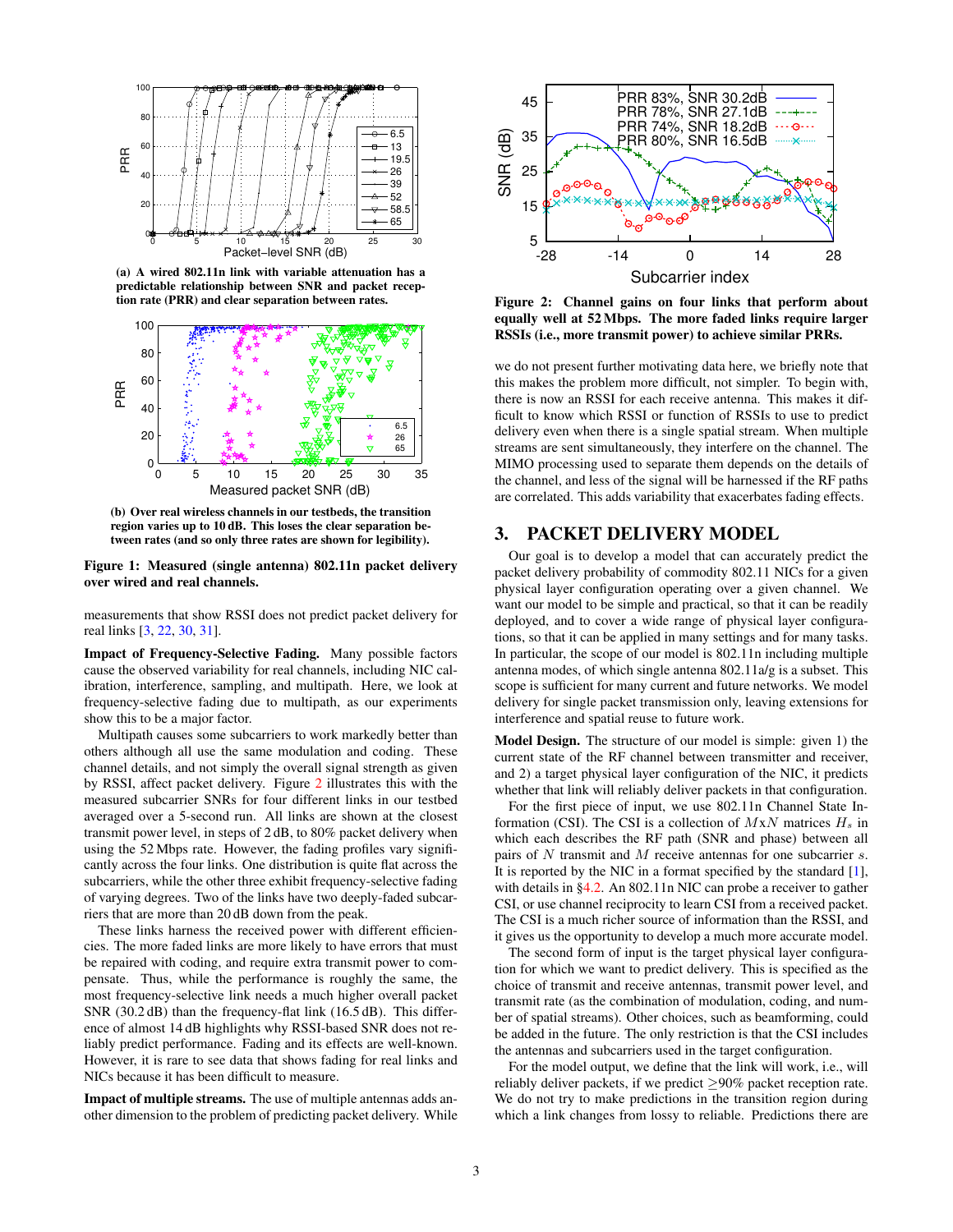<span id="page-3-0"></span>

Figure 3: The 802.11n MIMO-OFDM decoding process. MIMO receiver separates the RF signal (0) for each spatial stream (1). Demodulation converts the separated signals into bits (2). Bits from the multiple streams are deinterleaved and combined (3) followed by convolutional decoding (4) to correct errors. Finally, scrambling that randomizes bit patterns is removed and the packet is processed (5).

<span id="page-3-1"></span>

| Modulation    | Bits/Symbol $(k)$ | $BER_k(\rho)$ |  |
|---------------|-------------------|---------------|--|
| BPSK          |                   |               |  |
| <b>QPSK</b>   |                   |               |  |
| <b>OAM-16</b> |                   |               |  |
| <b>OAM-64</b> | h                 |               |  |

Table 2: Bit error rate as a function of the symbol SNR  $\rho$  for narrowband signals and OFDM modulations. Q is the standard normal CDF.

likely to be variable, and simply knowing when the link starts to work is useful information in practice.

802.11 Packet Reception. The model must account for the action of the 802.11 receiver on the received signal. This is a complex process described in many pages of the 802.11n specification [\[1\]](#page-11-0). Our challenge is to capture it well enough with a fairly simple model. We begin by describing the main steps involved (Figure [3\)](#page-3-0).

First, MIMO processing separates the signals of multiple spatial streams that have been mixed by the channel. As wireless channels are frequency-selective, this operation happens separately for each subcarrier. The demodulator converts each subcarrier's symbols into the bits of each stream from constellations of several different modulations (BPSK, QPSK, QAM-16, QAM-64). This happens in much the same way as demodulating a narrowband channel. The bits are then deinterleaved to undo an encoding that spreads errors that are bursty in frequency across the data stream. A parallel to serial converter combines the bits into a single stream. Forward error correction at any of several rates (1/2, 2/3, 3/4, and 5/6) is then decoded. Finally, the descrambler exclusive-ORs the bitstream with a pseudorandom bitmask added at the transmitter to avoid data-dependent deterministic errors.

Modeling Delivery. We build our model up from narrowband demodulation. Standard formulas summarized in Table [2](#page-3-1) relate SNR (denoted  $\rho$ ) to bit-error rate (BER) for the modulations used in 802.11 [\[8\]](#page-11-19). CSI gives us the SNR values ( $\rho_s$ ) to use for each subcarrier. For a SISO system,  $\rho_s$  is given by the single entry in  $H_s$ .

In OFDM, decoding is applied across the demodulated bits of subcarriers. If we assume frequency-flat fading for the moment, then all the subcarriers have the same SNR. The link will behave the same as in our wired experiments in which RSSI reflect real performance and it will be easy to make predictions for a given SNR and modulation combination. We can use Figure  $1(a)$  to measure the fixed transition points between rates and thus make our choice.

Frequency-selective fading complicates this picture as some weak subcarriers will be much more likely to have errors than others that are stronger. To model a link in this case, we turn to the notion of an *effective SNR*. This is defined as the SNR that would give the *same*

*error performance on a narrowband channel* [\[18\]](#page-11-17). For example, the links in Figure [2](#page-2-3) will have effective SNR values that are nearly equal because they perform similarly, even though their RSSIs are spread over 15 dB.

The effective SNR is *not* simply the average subcarrier SNR; indeed, assuming a uniform noise floor, that average is indeed equivalent to the packet SNR derived from the RSSI. Instead, the effective SNR is biased towards the weaker subcarrier SNRs because it is these subcarriers that produce most of the errors. If we ignore coding for the moment, then we can compute the effective SNR by averaging the subcarrier BERs and then finding the corresponding SNR. That is:

<span id="page-3-2"></span>
$$
BER_{\text{eff},k} = \frac{1}{52} \sum BER_k(\rho_s)
$$
 (1)

$$
\rho_{\text{eff},k} = \text{BER}_k^{-1}(\text{BER}_{\text{eff},k})
$$
\n(2)

We use  $BER_k^{-1}$  to denote the inverse mapping, from BER to SNR. We have also called the average BER across subcarriers the effective BER, BER<sub>eff</sub>. SoftRate estimates BER using internal receiver state [\[28\]](#page-11-4). We compute it from channel measurements instead.

Note that the BER mapping and hence effective SNR are functions of the modulation  $(k)$ . That is, unlike the RSSI, a particular wireless channel will have four different effective SNR values, one describing performance for each of the modulations. In practice, the interesting regions for the four effective SNRs do not overlap because at a particular effective SNR value only one modulation will be near the transition from useless (BER  $\approx 0.5$ ) to lossless (BER  $\approx$ 0). When graphs in this paper are presented with an effective SNR axis, we use all four values, each in the appropriate SNR range.

For 802.11n, we also model MIMO processing at the receiver. To do this we need to estimate the subcarrier SNRs for each spatial stream from the channel state matrix  $H_s$ . Although the standard does not specify receiver processing, we assume that a Minimum Mean Square Error (MMSE) receiver is used. It is computationally simple, optimal and equivalent to Maximal-Ratio Combining (MRC) for a single stream, and near optimal for multiple streams. All of these make it a likely choice in practice. The SNR of the  $i<sup>th</sup>$  stream after MMSE processing for subcarrier  $s$  is given by  $\rho_{s,i} = 1/Y_{ii} - 1$ , where  $Y = (H_s^H H_s + I)^{-1}$  for  $i \in [1, N]$ and  $NxN$  identity matrix  $I$  [\[27\]](#page-11-8). For MIMO, the model computes the effective BER averaged across both subcarriers and streams.

Coding interacts with the notion of effective SNR in a way that is difficult to analyze. One challenge is that the ability to correct bit errors depends on the position of the errors in the data stream. To sidestep this problem, we rely on the interleaving that randomizes the coded bits across subcarriers and spatial streams. Assuming perfect interleaving and robust coding, bit errors in the stream should look no different from bit errors for flat channels (but at a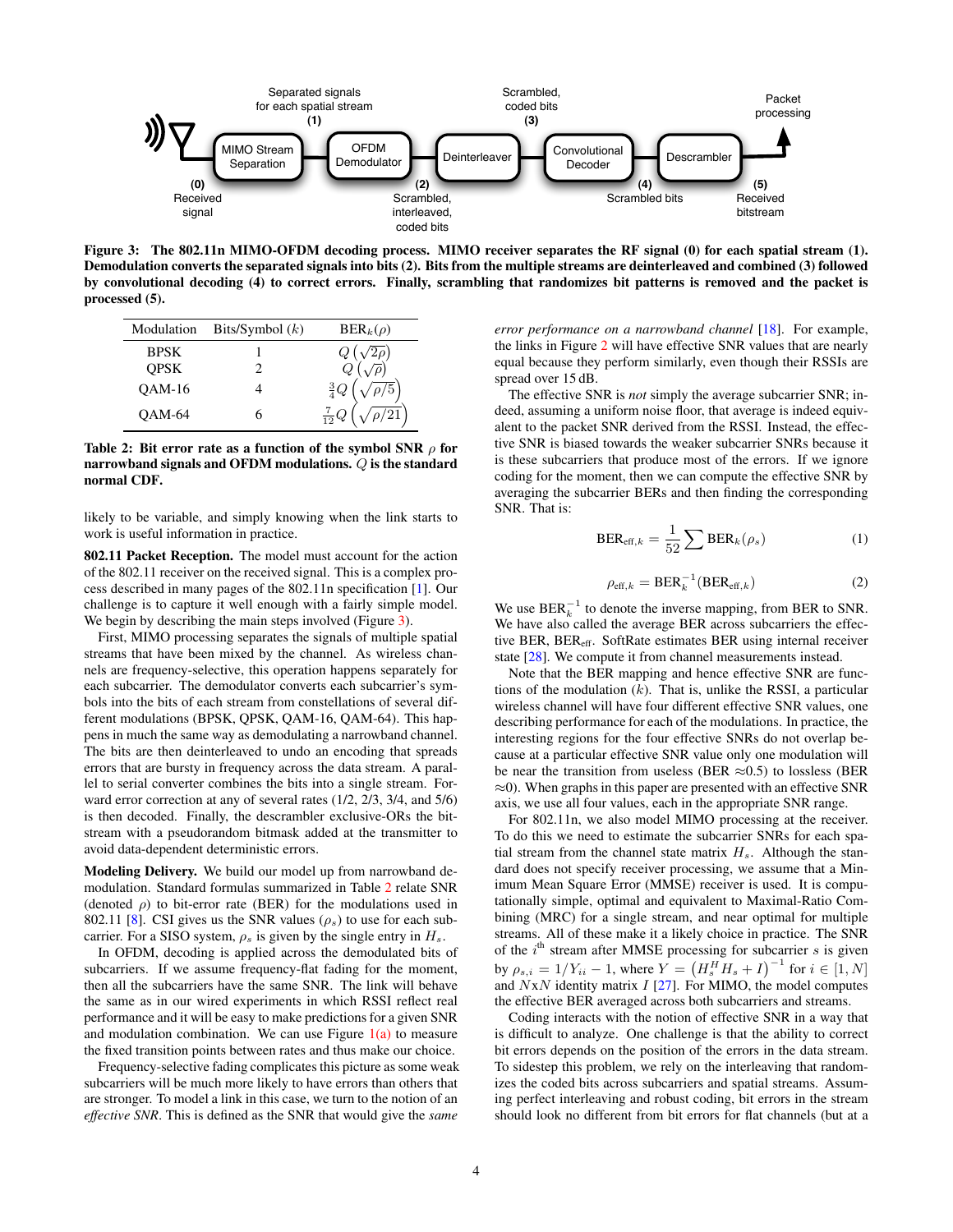<span id="page-4-2"></span>

Figure 4: Our indoor 802.11n testbeds, T1 and T2. T1 consists of 10 nodes spread over 8 100 square feet, and T2 consists of 11 nodes spread over 20 000 square feet. The nodes are placed to ensure a large number of links between them, a variety of distance between nodes, and diverse scattering characteristics.

<span id="page-4-1"></span>

Figure 5: Sample faded link showing the packet SNR and effective SNRs for different modulations. BPSK has the lowest effective SNR, but it needs less energy to decode.

lower SNR). Thus our estimate of the effective BER in Eq. [\(1\)](#page-3-2) will accurately reflect the uncoded error performance of the link. Our algorithm now proceeds as in the case of a flat-fading channel described above: we take the computed effective SNR value and use the measurements from a flat-fading link (Figure  $1(a)$ ) to determine transmission success or failure. As in CHARM [\[10\]](#page-11-2), we support different packet lengths with different SNR thresholds.

Note that this procedure differs from the typical approach of simulation-based analyses [\[11,](#page-11-20) [15,](#page-11-21) [19\]](#page-11-22), that instead map the *uncoded* BER estimate such as we compute to a *coded* BER estimate by means of a simple log-linear approximation. They then use the coded BER estimate, and the length of the target transmission, to directly compute the packet delivery rate of the link. We believe our method of thresholding the effective SNR is better because it directly accommodates variation in the receiver implementation. Different devices may have different *noise figures*, a measure of how much signal strength is lost in the internal RF circuitry of the NIC. They may implement soft Viterbi decoders with more or fewer soft bits for their internal state, or indeed might do hard decoding instead. A receiver could use the optimal Maximum Likelihood MIMO decoder that has exponential complexity for small constellations like BPSK, but revert to the imperfect but more efficient MMSE at higher modulations. All of these can be easily expressed, albeit maybe approximately, as (perhaps modulationdependent) shifts in the effective SNR thresholds. In contrast, changing these parameters in the simulation approach involves changing the internals of the calculation.

Protocol Details. Effective SNR calculations can be performed by either receiver or transmitter, and each has advantages. For it to make decisions, the transmitter must know the receiver's thresholds for the different rates; these are fixed for a particular model of NIC and can be shared once, e.g., during association. The transmitter also needs up-to-date CSI: either from feedback or estimated from the reverse path. Alternately, the receiver can request rates and select antennas directly using the new Link Adaptation Control field of any 802.11n QoS packet [\[1,](#page-11-0) §7.1.3.5a]. This obviates sending CSI, but the calculation instead requires that the transmitter share its spatial mappings, i.e. how it maps spatial streams to transmit antennas. These are likely to change less frequently than the channel, if at all. Finally, when operating in either mode with fewer transmit streams than antennas, the transmitter must occasionally send a short probe packet with all antennas to measure the full CSI.

Summary and Example. Combining the above steps, our model consists of the following: 1) CSI is obtained and a test configuration is chosen; 2) the MMSE expression is used to compute per-stream, subcarrier SNRs from the CSI for the test number of streams; 3) the effective SNR is computed from the per-stream, subcarrier SNRs for the test modulation; and 4) the effective SNR is compared against the pre-determined threshold for the test modulation and coding to predict whether the link will deliver packets.

As an example, Figure [5](#page-4-1) shows the CSI for a SISO link (steps 1– 2) as a fading profile across subcarriers, with the computed effective SNRs for all modulations (step 3). These effective SNRs are compared with pre-determined thresholds (step 4, see [§5\)](#page-5-0) to correctly predict that the best working rate will be 39 Mbps. Note that these effective SNRs are well below the RSSI-based packet SNR that is biased towards the stronger subcarriers (note the logarithmic y-axis scale). This link does a poor job of harnessing the received power because it is badly faded, so its RSSI is a poor predictor of rate.

Applications can use this model to find useful configurations without sending packets to test them. For example, the highest rate can be predicted by running the model for all candidate rates and selecting the best working rate. Alternatively, we could predict the minimum transmit power to support a rate.

#### <span id="page-4-0"></span>4. TESTBEDS

We conduct experiments using two stationary wireless testbeds deployed in indoor office environments, T1 and T2 (Figure [4\)](#page-4-2). T1 consists of 10 nodes spread over 8 100 square feet. T2 is less dense by comparison with 11 nodes over 20 000 square feet. Each testbed covers a single floor of a multi-story building and has a variety of links in terms of maximum supported rate and line-of-sight versus multi-path fading. We conduct mobile experiments using laptops that interact with testbed nodes and are configured in the same way.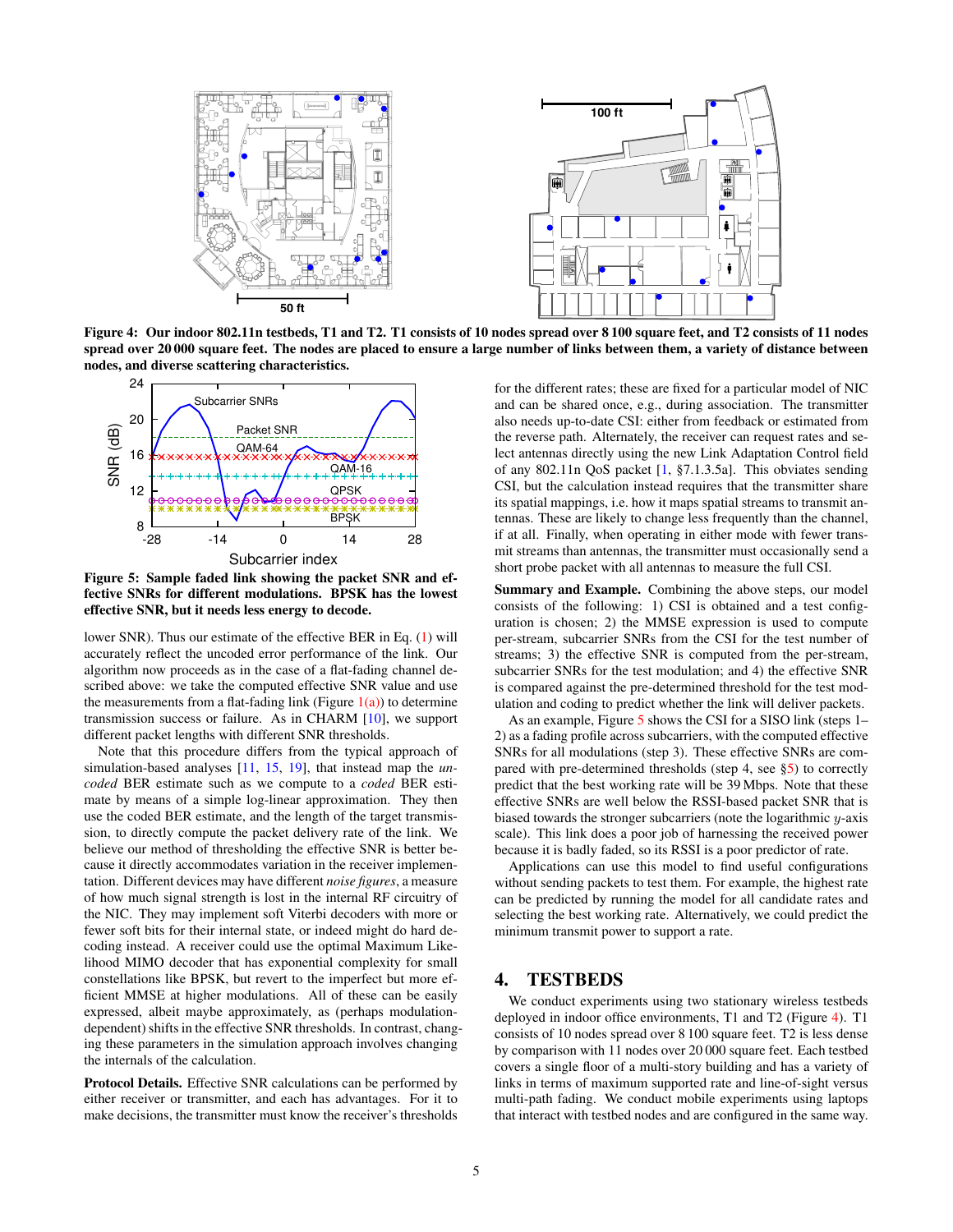#### 4.1 Node Configuration

Each node is a stationary desktop or portable laptop equipped with an Intel Wi-Fi Link 5300 (iwl5300) a/b/g/n wireless network adapter. They run the Linux 2.6.34 kernel with a modified version of the iwlagn driver [\[2\]](#page-11-23). These 802.11n MIMO NICs have three antennas and support many new features of 802.11n.

We use up to three transmit and receive antennas, supporting up to three MIMO streams, and the rates in Table [1](#page-1-1) per stream. This corresponds to equal modulation across streams defined in the 802.11n standard.

Other physical layer parameters are set to 802.11a/g default values where possible, including 20 MHz channels and an 800 ns symbol guard interval. Each testbed operates on a 5 GHz channel unoccupied in its environment; there was no noticeable interference.

#### <span id="page-5-1"></span>4.2 Measurement Tools

Our hardware enables us to vary the transmit power level from −10 dBm to 16 dBm in steps of 0.5 dB, and divides power equally across streams. For each received packet the NIC reports the traditional metrics of RSSI per receive antenna, noise floor and the setting on the automatic gain controlled (AGC) amplifier. These combine to define the per-receive-chain packet SNR ( $\rho_{\text{packet}}$ ):

<span id="page-5-2"></span>
$$
\rho_{\text{packet}} = \text{RSSI (dBm)} - \text{Noise (dBm)} - \text{AGC (dB)} \tag{3}
$$

The iwl5300 calculates the quantities RSSI and Noise as the respective sums of average signal strength and average error vector magnitude in each OFDM subcarrier [\[2\]](#page-11-23). This is exactly the traditional definition of SNR applied to OFDM.

Channel state information (CSI). The channel sounding mechanism added in 802.11n defines a management frame used to report the CSI from the receiver of a frame back to the transmitter. This mechanism is intended for calibration or to inform transmit beamforming, and we co-opt it for our experiments. We configure the NIC to compute this feedback packet for every received frame, rather than just during sounding, and send it up to the driver instead of back to the transmitter. The iwl5300 provides CSI in a format that reports the channel matrices for 30 subcarrier groups, which is about one group for every 2 subcarriers at 20 MHz. Each channel matrix entry is a complex number, with signed 8-bit resolution each for the real and imaginary parts. It specifies the gain and phase of the spatial path between a single transmit-receive antenna pair. Intel's implementation of the 802.11n CSI does not include per-subcarrier noise measurements, so we assume the noise floor is uniform across all subcarriers to compute SNRs. This is consistent with white noise observed on other OFDM platforms [\[20\]](#page-11-24).

# <span id="page-5-0"></span>5. PACKET DELIVERY EVALUATION

In this section, we use our testbeds to experimentally evaluate how well our model of  $\S3$  predicts packet delivery. This is the fundamental measure of whether the model is useful; good predictions enable applications such as rate adaptation, transmit power control, antenna selection, and channel selection.

#### 5.1 Measurement setup

We first measure packet delivery for different antenna configurations over a 20 MHz channel on our testbeds. The 1x1 or SISO configuration corresponds to 802.11a, where each node has a single transmit or receive antenna. In addition we measure configurations with three receive antennas and 1, 2, or 3 spatial streams. These 1x3, 2x3 and 3x3 MIMO configurations are only available with 802.11n. They exploit *spatial diversity* and *spatial multiplexing* to greatly increase performance.

<span id="page-5-3"></span>

| Rate (Mbps) | $\Delta \rho_{\text{packet}}$ (dB) |             | $\Delta \rho_{\rm eff}$ (dB) |             |
|-------------|------------------------------------|-------------|------------------------------|-------------|
|             | $5 - 95\%$                         | $25 - 75\%$ | $5 - 95\%$                   | $25 - 75\%$ |
| 6.5         | 3.08                               | 1.29        | 2.05                         | 0.81        |
| 13.0        | 3.45                               | 1.44        | 2.38                         | 0.89        |
| 19.5        | 6.27                               | 3.12        | 2.30                         | 0.85        |
| 26.0        | 3.93                               | 1.98        | 3.02                         | 0.94        |
| 39.0        | 7.05                               | 3.49        | 2.19                         | 0.93        |
| 52.0        | 7.16                               | 3.20        | 2.29                         | 1.06        |
| 58.5        | 7.25                               | 3.37        | 2.92                         | 1.41        |
| 65.0        | 7.24                               | 2.81        | 2.92                         | 1.35        |
| Average     | 5.68                               | 2.59        | 2.51                         | 1.03        |

Table 3: Width of 1x1 transition windows.

In each test, we send 1500 byte packets as constant bit-rate UDP traffic generated by iperf at 2 Mbps for 5 seconds. We turn off link layer retransmissions to observe the underlying packet delivery rate, and fix the link data rate and the transmit power in each run. Then we collect packet reception rate (PRR) statistics for all 8 rates using 1, 2, and 3 spatial streams as we vary the power between −10 dBm and 16 dBm in steps of 2 dB.

The receiver also records the CSI and per antenna RSSIs to measure the RF channel for each correctly received packet. Note that CSI is measured during the preamble, so it does not depend on the transmit rate. Similarly, 3x3 CSI gives us the channel between each pair of transmit and receive antennas, so it also implicitly contains 1x1 CSI.

The above testing gives us ground truth data to probe variation across 200 links, 26 dB of transmit power, four antenna configurations ranging from 1x1 to 3x3, and 8 per stream rates (for 24 rates with up to three streams). This covers all of the key variables in our delivery model.

## 5.2 RSSIs and Multiple Antennas

Our model predicts packet delivery in terms of effective SNR as described in [§3.](#page-2-0) Our baseline to compare it with is RSSI-based predictions of delivery. This is simple enough for the 1x1 case of a single transmit and receive antenna: we convert the single RSSI value to a packet SNR using Eq.  $(3)$ , which is then mapped to packet delivery for the transmit rate that is used.

However, there is a complication when there are three antennas in the multi-antenna modes. There are now three RSSIs — how should they be used? We first convert the per-antenna RSSIs to SNRs and then sum the SNRs. This is a straightforward choice for a single spatial stream as it corresponds to receiver processing using MRC [\[8\]](#page-11-19). It is also reasonable for 2- and 3-stream MIMO because the streams are interleaved.

## 5.3 Results

Transition Windows. To compare our model with RSSI, we first analyze our 1x1 measurements to find the transition windows for all of the links in testbed T1. We define this to be the effective SNR or packet SNR values over which packet delivery rises from 10% (lossy) to 90% (reliable) for any link.

Table [3](#page-5-3) gives the width of the transition window (denoted  $\Delta \rho$ ) for 1x1 rates using these SNR metrics. We show the 25–75% range of points in the transition window as a measure of the typical link, and the 5–95% range as a measure of most links. A good result here is a narrow window like that measured over a wire (Figure  $1(a)$ ).

We see that the transition widths are consistently tight with our model. Most links transition within a window of around 2 dB for most rates. The width of the RSSI-based transition windows is typically two to three times looser, especially for the denser modulation schemes like QAM-64 and higher code rates. This means that it is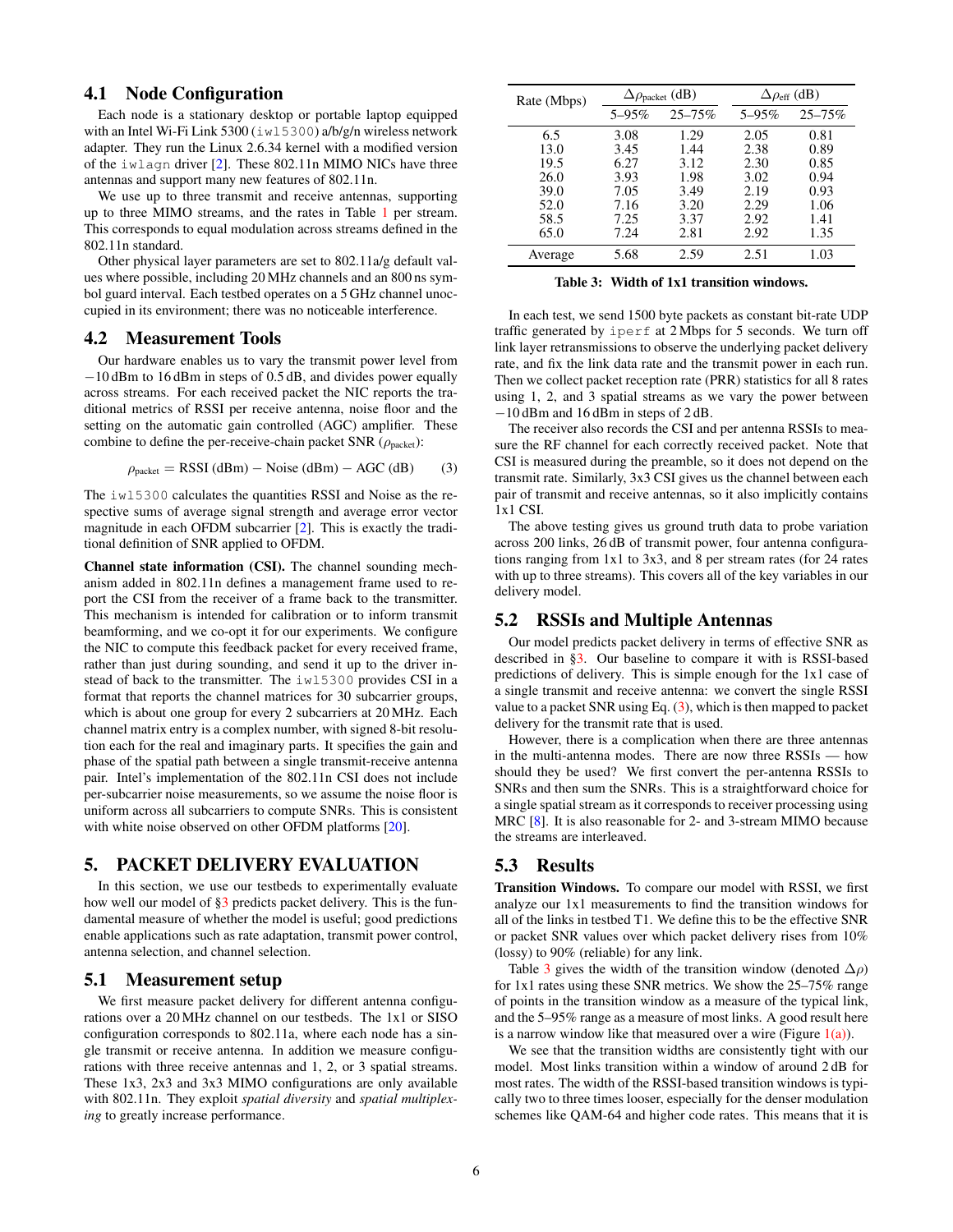<span id="page-6-2"></span><span id="page-6-1"></span>

Figure 6: The variation of best rate with SNR over links and antenna configurations. Excepting extremely low and high SNRs, one RSSI-based packet SNR value maps to multiple best rates for different links, while effective SNR provides a clear indicator of the best rate for nearly all links.

easy for a less than ideal channel to degrade the reception of high rates.<sup>[2](#page-6-0)</sup> However, while the transitions for the last four rates are inflated with RSSI, they remain tight with effective SNR.

The results for effective SNR are in fact about the best that can be obtained because they are close to textbook transitions for flatfading channels and those measured over a wire (Figure  $1(a)$ ). A small improvement is surely possible, but this is probably limited by the precision of our measurement data. Our NIC gives RSSI, AGC and noise values in dB to the nearest integer, and at most 8 bit CSI over a 24 dB range for 30 out of 56 subcarriers. With these factors, quantization error of at least 1 dB is likely.

The larger significance of narrow transition windows is that, by reducing them enough that they do not overlap, we are able to unambiguously predict the highest rate that will work for all links nearly all of the time. In contrast, RSSI transition window overlap such that for a given RSSI we have seen five different rates be the highest rate in our testbed. We explore this next.

Rate Confusion. To understand how transition windows map to packet delivery predictions, we analyze our measurements for the highest supported rate (PRR≥ 90%) for each link and all NIC settings. The results are shown in Figure  $6$ , broken down by antenna configuration. Figure  $6(a)$  shows 1x1 rates for T1 and T2 links <span id="page-6-4"></span><span id="page-6-3"></span>combined. Figure  $6(b)$ – $6(d)$  show rates for 1x3, 2x3 and 3x3 configurations for T1 links; T1 is denser than T2 and supports MIMO experiments over our NIC's transmit power range. For each RSSIbased SNR or effective SNR value, we find the best link (with the fastest best rate) and the worst link (with the slowest best rate). We plot the spread of their fastest rates in these graphs.<sup>[3](#page-6-5)</sup>

Ideally, the best and worst lines would overlap completely. That is, the highest rate for a given SNR would be the same for the best and worst links. This rate would then be an accurate prediction for the effective SNR or packet SNR level. Conversely, gaps between the best and worst lines expose confusion about which rate will be the highest rate for that SNR.

In the top two lines of the 1x1 and 3x3 cases, we see that the RSSI-based SNR does have a large spread between the best and worst lines. Except for extremely low and high SNRs, nearly all SNRs have at least two and up to five different rates as suitable choices for the best rate. That is, RSSI often poorly indicates rate.

In sharp contrast, the two effective SNR lines overlap almost all the time, and mostly appear to be a single line. This is almost an ideal result. Effective SNR is a clear indicator of best rate. When there is slight separation, the spread is only between rates that use the same modulation but different amounts of coding. These combinations are also close together in our wired experiments.

<span id="page-6-0"></span><sup>&</sup>lt;sup>2</sup>It also suggests that it would be useful for software-defined radio experiments to tackle QAM-64 as a challenge case; most implementations have reached QAM-16 at best.

<span id="page-6-5"></span><sup>&</sup>lt;sup>3</sup>Figure  $6(b)$  does not include data for 1x3 at 6.5 Mbps, because very few links experience loss at that rate.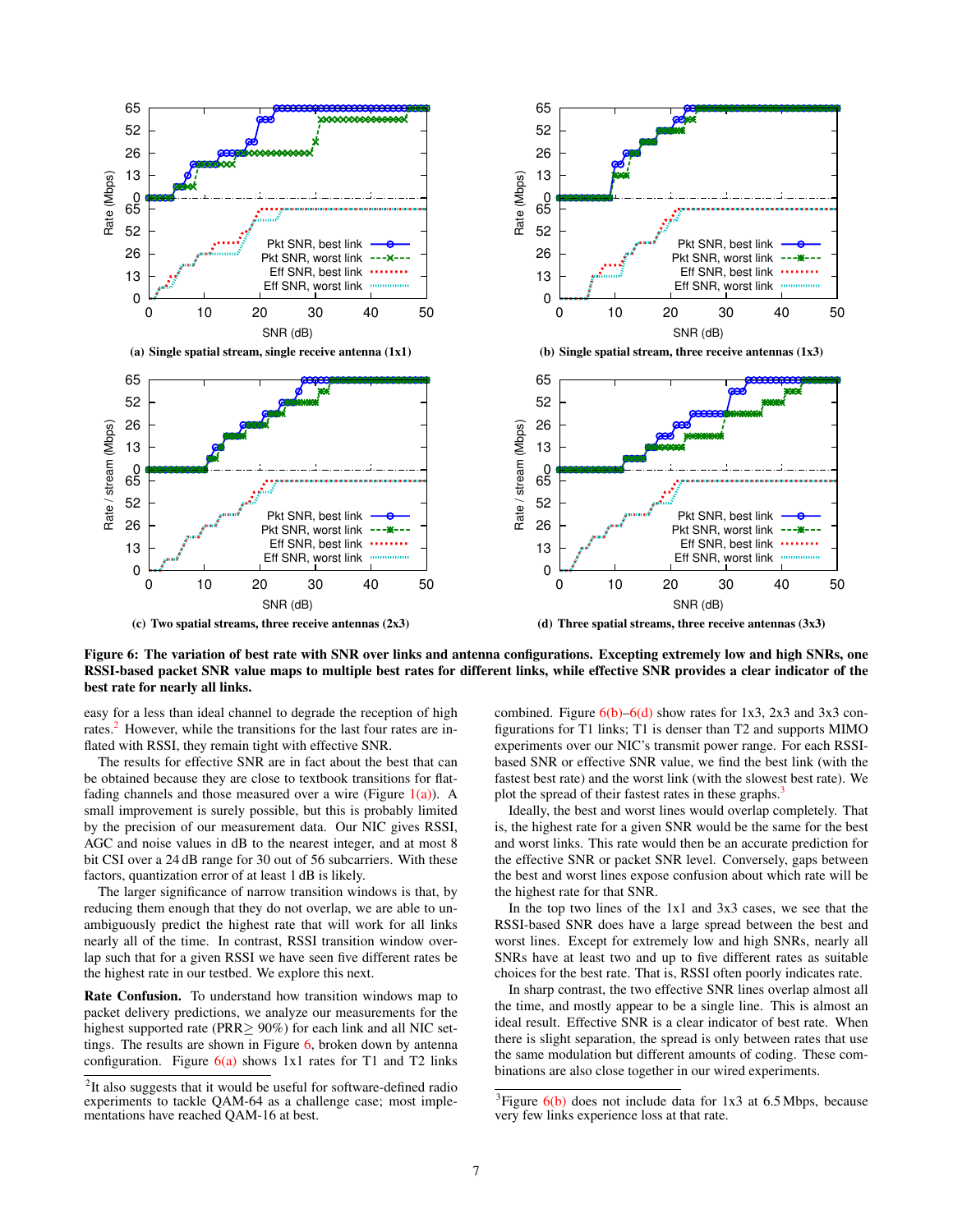<span id="page-7-1"></span>

Figure 8: Power saving and performance impact of pruning excess transmit power. Pruning with Effective SNR is tight (within 0.5 dB) and does not degrade performance. Pruning with packet SNR degrades performance more without much extra savings.

<span id="page-7-0"></span>

Figure 7: Effective SNR (for QPSK) versus packet SNR for flat (left) to faded (right) links.

Interestingly, we see that RSSI-based predictions are much better for the 1x3 and 2x3 cases, though still not as accurate as effective SNR, particularly for the high rates. The reason is *spatial diversity*: spare receive antennas gather the received signal and combine to make the channel more frequency-flat. The effect is well-known, though typically not observable using real 802.11 NICs. It suggests that RSSI is a reasonable predictor for an 802.11 configuration with significant diversity. However, observe that RSSI does not transfer well across the antenna modes (as diversity gains and inter-stream interference change unpredictably) which makes this less useful. This is one reason that SISO rate adaptation schemes do not translate to MIMO.

We conclude that effective SNR consistently and accurately indicates the best rate for nearly all links and all configurations without any per-link calibration. From now on, we use the thresholds in these graphs to predict the working rate for any link. They agree with the measured SNRs on a wired link (Figure  $1(a)$ ), which strongly suggests that the effective SNR captures the fundamental error characteristics of the link.

Finally, we note that neither effective SNR nor RSSI performs well at the lowest modulation at low SNRs. We believe this artifact arises from errors in the AGC values reported by the NIC, observed by Judd et al. [\[10\]](#page-11-2) and confirmed by our data for Intel's hardware.

Transmit power control. The results so far show we can predict delivery over a range of transmit powers (as well as other choices). We now show that CSI measured at one transmit power level is useful to predict delivery at a different power level. This is valuable for power control applications, e.g., pruning excess power to reduce co-channel interference [\[21,](#page-11-6) [25,](#page-11-7) [17\]](#page-11-5).

Note that changing transmit power has a different effect (in terms of delivery and highest rate) on real links even if they start at exactly the same rate and SNR. Figure [7](#page-7-0) plots the packet SNR versus effective SNR relationship for six example 1x1 links in T1 and T2. We compute this data by scaling the CSI measured at maximum transmit power over a range of power levels. The links range from nearflat to deeply-faded. Correspondingly, they have different slopes. On the left, packet SNR matches effective SNR for the nearly flat link. However, for the right-most, deeply faded links, the packet SNR decreases from 25 dB to 15 dB ( $10\times$  transmit power reduction) as the effective SNR only drops by  $4 dB$  (2.5 $\times$ ). This difference in how links harness power makes transmit power control non-trivial.

To test predictions across power levels, we use them to trim excess transmit power without causing the highest rate for the link to drop. We start with 88 1x1 links in T1 with 10 dBm (10 mW) of transmit power, one CSI sample per link, and consider reductions in increments of 2 dB. At each reduced transmit power level, we estimate the best supported rate on a link based on appropriate thresholds, and continue the reduction if the original rate is sustained. Once the final transmit power is determined, we look up the link's actual measured PRR at that power at the given rate to check the accuracy of the predictions. Figure [8](#page-7-1) shows the power savings and performance degradation of four different threshold schemes. A good result here is power savings without a loss of performance; the absolute amount of power savings is not meaningful as it depends on the testbed. The Measured (Optimal) line shows the best that can be done. Measured PRRs at all power levels are used to guide power control decisions. Therefore, the final delivery probabilities are hardly decreased (all links have PRR>90%), yet most links save a little power and some save a lot.

The graphs show that using effective SNR to predict how much power to trim has a similarly good tradeoff. Impact on rate remains limited, yet power is saved, more than 10 dB for around 10% of the links. The gap between the Measured and the Eff SNR lines is due to the fact the Eff SNR thresholds might be slightly conservative for some links. To show that this trimming is tight, we also consider trimming towards slightly lower thresholds (Effective SNR – 0.5 dB, solid line). This results in little additional power savings but degrades more links so that they work partially. In comparison, the Pkt SNR line shows the effects of using packet SNR to save power. The savings are barely increased, but several links are degraded to the point that some stop working altogether.

Interference. Finally, we investigate how an effective SNR-based protocol can cope with interference. This is one of the largest potential weaknesses of this technique, because effective SNR is based on measurements taken only during the packet preamble.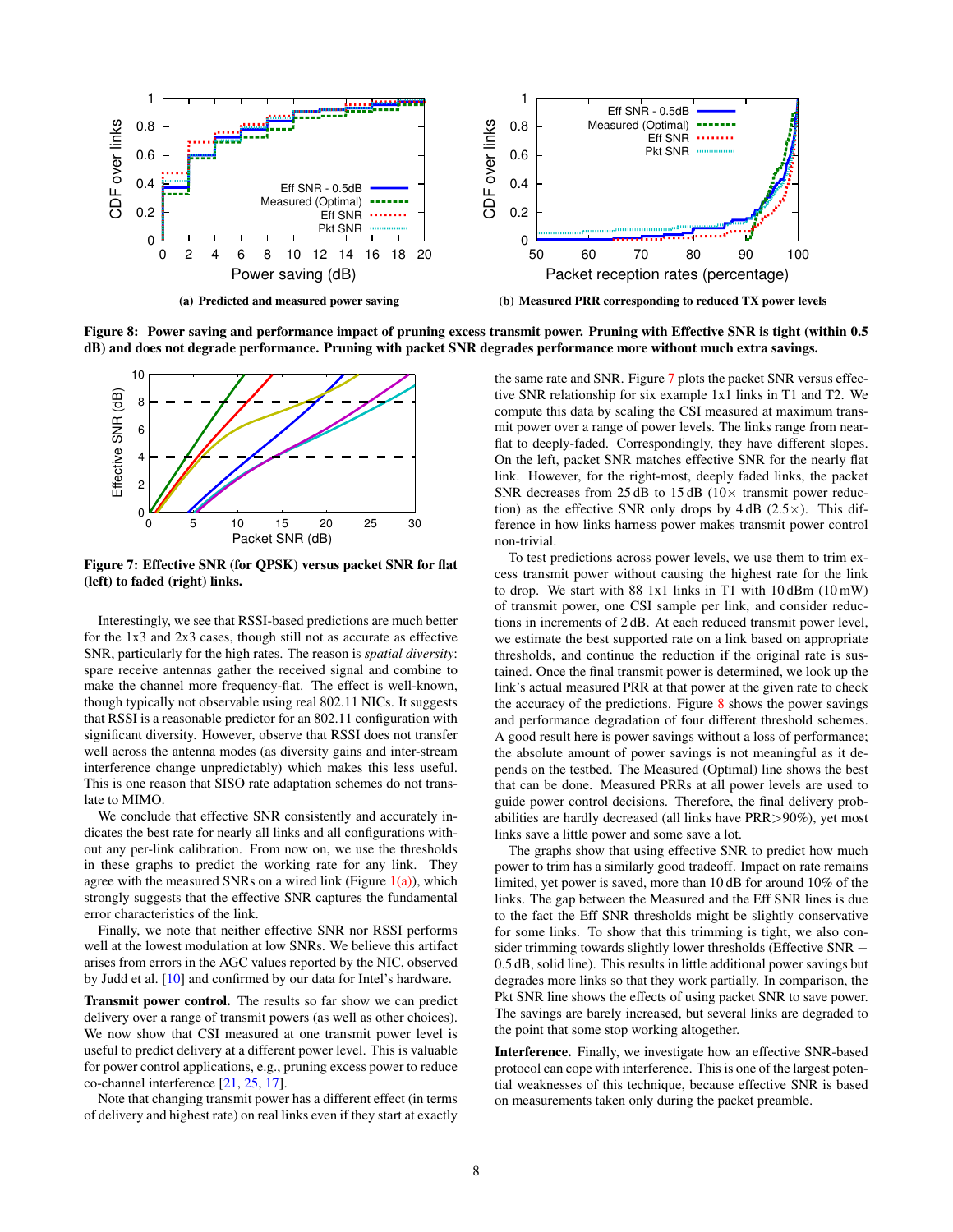We studied the variation of CSI measurements during interference. We chose two nodes in testbed T2 that do not detect each other with carrier sense and sent large packets designed to collide, while monitoring the CSI recorded by all other receiving nodes. We also varied the transmit power of the node designated as the interferer from low to high to induce a large range of interfering channels. For all but one of 20 links, the rate predicted by the majority of CSI measurements for correct packets was the same with and without interference; the remaining link was off by a single rate. We conclude that the mere presence of interference does not completely invalidate effective SNR values, and thus transient interference will not cause wild swings in transmit rate.

However, for continuous interference effective SNR will provide an aggressive estimate, and will need another way to compensate. This should be reflected in larger noise floor measurements by the NIC,<sup>[4](#page-8-1)</sup> however our platform does not provide this information for dropped packets. An alternative, that we have not yet explored, might be an *effective SINR* metric that incorporates CSI measurements from the interfering nodes to predict packet delivery.

# <span id="page-8-0"></span>6. APPLICATION TO RATE SELECTION

The most direct uses of packet delivery predictions are rate adaption, transmit power control, and channel selection. Each of these is a well-studied topic. As an example application, we study how our model can inform rate adaptation. We first use trace-driven simulation to compare against the state-of-the-art rate adaptation schemes for 802.11a/g over a range of channels. They provide a well-established baseline against which we can gauge our performance. Our goal is to perform as well as the best, already nearoptimal 802.11a/g schemes on their home ground, with a method that has the advantages of simplicity, deployability, and generality.

Next, we show that our method extends well to 802.11n (MIMO) and so provides ongoing value. Rate adaptation is an open problem for 802.11n. Most schemes in the literature were not designed for MIMO systems, and none of the ones that were have been tested on real 802.11 channels.<sup>[5](#page-8-2)</sup>

#### 6.1 Rate Selection Algorithms

We experiment with ESNR, an algorithm based on our model, plus SampleRate [\[5\]](#page-11-1), the de facto rate selection algorithm in use today, and SoftRate [\[28\]](#page-11-4), a research algorithm with the best published results.

SampleRate [\[5\]](#page-11-1) is an implicit feedback scheme that uses only information about packet reception or loss. It maintains delivery statistics for different rates to compute the expected airtime to send a packet, including retries. It falls back to a lower rate when the airtime of the chosen rate exceeds (due to losses) the airtime of a lower rate. Standard implementations send a packet to probe 1 or 2 higher rates every 10 packets, to determine whether to switch to higher rates.

The main weakness of SampleRate is its slow reaction to change. If the wireless channel quickly degenerates, SampleRate will in-cur multiple losses while it falls back through intermediate rates.<sup>[6](#page-8-3)</sup> When the channel suddenly recovers, SampleRate's infrequent probing converges to the new highest rate slowly. Algorithms such as

RRAA [\[29\]](#page-11-15) aim to improve on SampleRate's weaknesses, but as they are less widely used we stick with SampleRate as a representative probe-based algorithm.

SampleRate is only defined for SISO links. MIMO breaks some of its assumptions, as higher rates can work when lower ones do not due to different antenna modes. Thus, we only compare it for 802.11a/g experiments.

SoftRate [\[28\]](#page-11-4) is an explicit feedback scheme that uses information gleaned during packet reception at a given rate to predict how well different rates will work. The input to these predictions is the bit error rate (BER) as estimated from side-information provided by the convolutional decoder. SoftRate chooses rates based on the performance curves that relate the BERs for one rate (a combination of modulation and coding) to another. Each rate will be the best choice only during a predictable BER range. These predictions can help SoftRate quickly identify the best rate. SoftRate has been shown to dominate trained SNR-based algorithms such as CHARM [\[10\]](#page-11-2) and we do not evaluate against those directly.

SoftRate is defined for SISO channels, like SampleRate, and its predictions hold only for fixed transmit power and antenna modes, so it does not extend to MIMO systems. We only compare it for 802.11a/g experiments. To cover the full SISO range, we extended the MIT implementation of SoftRate to QAM-64 and 2/3 and 5/6 rate codes.

ESNR uses our model in a very simple way: given recent channel state information, compute the highest rate configuration that is predicted to successfully deliver packets (PRR  $> 90\%$ ). It runs at the receiver, measuring CSI on received packets and returning rate changes to the sender along with the ACK like SoftRate. Finally, to protect against poor choices near a rate boundary in our model, we fall back one rate if consecutive packets must be retried and the effective SNR level has not changed. This is a fixed rule.

Like SoftRate, our algorithm obviates the search phase. There is no calibration of dynamic thresholds. This is not rate *adaptation* so much as rate *selection* that changes only because it tracks the channel's evolution. And unlike SoftRate, the predictions of our model hold over different antenna modes. This lets us run over 802.11n rates as easily and in the same way that we run over 802.11a/g rates. Thus, we report results from both 802.11a/g and 802.11n runs for our algorithm.

Optimal. We also take advantage of simulation to add upper bounds on achievable performance. This lets us assess how well the algorithms perform on an absolute scale. The OPT scheme has an oracle that knows the true highest rate that can be successfully delivered at any given time. The Previous-OPT scheme knows the optimal rate that worked on the channel for the previous packet and uses it for the next transmission; it just does not know the future. Since SoftRate and ESNR use an estimate of this previous channel state, and SampleRate infers the recent channel state, they are unlikely to beat Previous-OPT. The gap between Previous-OPT and OPT is also likely to be significant because of inherent wireless channel variability.

#### 6.2 Trace-driven Simulator

Although our ESNR algorithm runs in real time on a mobile client with the Intel 802.11 NIC, $^7$  $^7$  we turn to simulations to compare these algorithms. This is for two reasons. First, SoftRate runs on a software-defined radio, and cannot be implemented on a cur-

<span id="page-8-1"></span><sup>&</sup>lt;sup>4</sup>Note that OFDM does not turn interference into inflated RSSI as do the spread spectrum modulations used in 802.11b.

<span id="page-8-2"></span><sup>&</sup>lt;sup>5</sup>The only experimental evaluation of MIMO rate adaptation we know of is on Hydra [\[12\]](#page-11-25). It uses the USRP radios for 2 MHz channels that are relatively narrowband and flat.

<span id="page-8-3"></span> $6$ The original SampleRate [\[5\]](#page-11-1) did not reduce rate for retries, but some implementations [\[10\]](#page-11-2) and the version used in modern kernels [\[24\]](#page-11-14) do. This turns out to be important for good performance.

<span id="page-8-4"></span> $7$ We implemented a version of ESNR that randomly probes other antenna modes to collect CSI and that also sends effective SNR estimates back to the transmitter, and ran it online against SampleRate in human-scale mobility. We found that the probing and feedback have little penalty, and our results match the simulator: the two algorithms are separated by a small (5–10%) margin.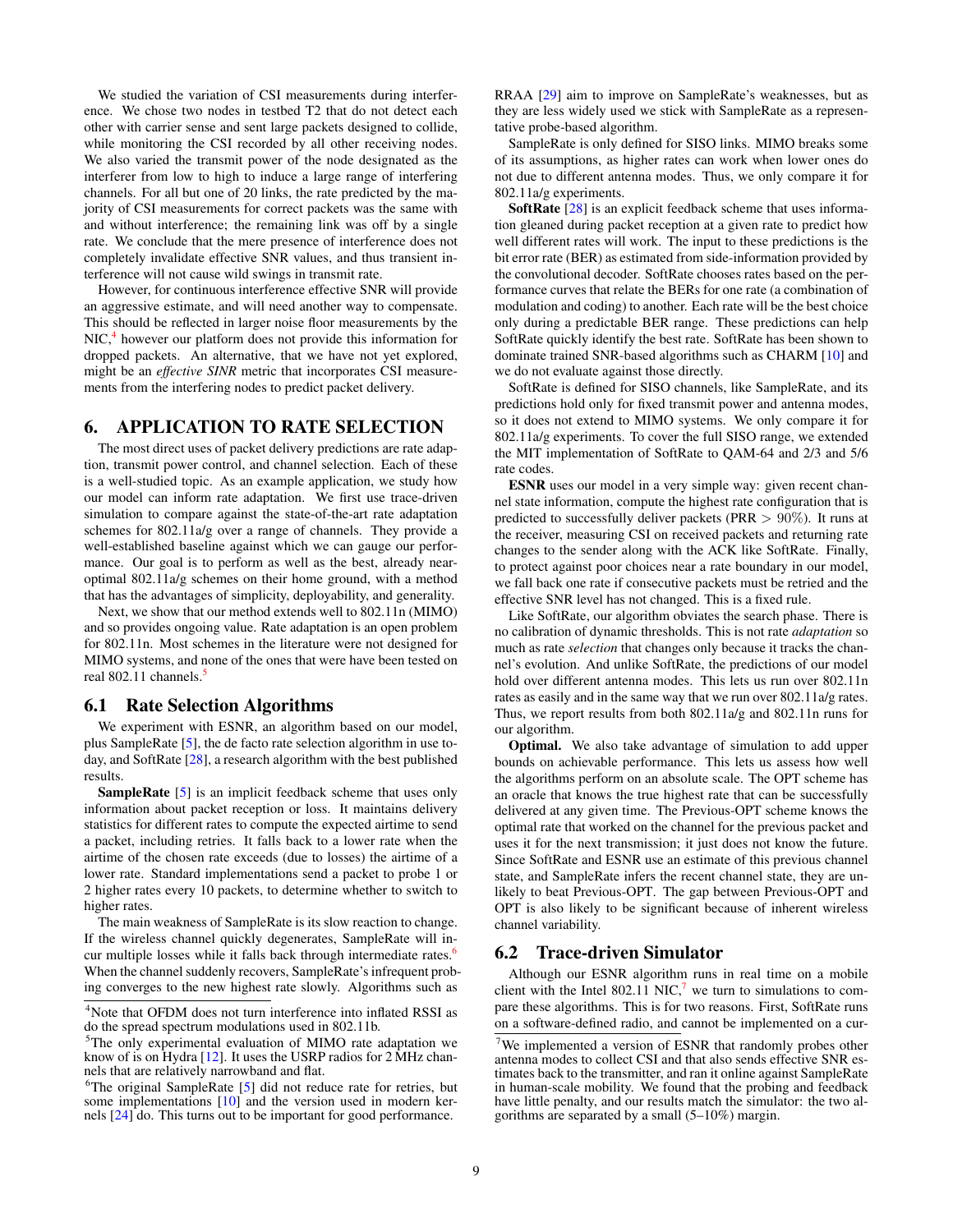rently available commercial NIC. Second, we want to compare the algorithms over varied channel conditions, from static to rapidly changing, to assess how consistently they perform. For example, no algorithm will beat SampleRate by a significant margin on static channels, because it will quickly adapt to the channel. In contrast, SoftRate performs well even when the channel is changing rapidly due to mobility. However, it is hard to generate controllable highmobility experimental settings.

Trace. We collect real channel information for the simulations. A mobile client in T1 that is moved at normal walking speed sends short, back-to-back packets to stationary testbed nodes that record the CSI. The CSI reflects frequency-selective fading over real, varying 20 MHz MIMO channels that is typically not observed with more narrowband experimentation, e.g., on the USRP. Note that CSI is estimated during the preamble of the packet transmission, independent of the modulation and coding of the payload. Therefore, the mobile transmitter can quickly cycle through all antenna configurations (1x3, 2x3 and 3x3) by sending a single short UDP packet at the lowest rate for each configuration. This enables fine grained sampling of the channel every  $650 \mu s$ . The following results are derived from a trace with approximately 85,000 channel measurements taken over 55 seconds, spanning varying RF channels that range from the best 3-stream rates to SISO speeds.

Simulator. We feed this trace to a custom 802.11a/g/n simulator written in a combination of MATLAB and the MIT C++ GNU Radio code. The simulator implements packet reception as shown in Figure [3,](#page-3-0) including demodulation for BPSK through QAM-64, deinterleaving, and convolutional decoding with soft inputs and soft outputs. The measured CSI is interpolated to 56 carriers and serves as the ground truth for the channel, and packets are correctly received when there are no bit errors, or are lost. SampleRate, Soft-Rate, and ESNR are implemented as described previously. To ensure that ESNR is not given the unrealistic advantage of ground truth CSI, we corrupt the CSI at the level of ADC quantization, which typically induces an error of  $\pm 1.5$  dB in the output effective SNRs. SoftRate estimates the BER directly during decoding.

To vary mobility, we replay the trace at different speeds. For example,  $4 \times$  mobility gives ESNR the CSI from every fourth trace record. However, packet reception still uses all trace records. For a packet to be correctly received in the accelerated trace, it must be received over the intermediate records. We require correct reception at  $>80\%$  of the records to allow for coding. This models a varying channel that we can only sample for CSI periodically, as happens when CSI is measured during the packet preamble. Soft-Rate operates using the 80<sup>th</sup> percentile soft estimate from the range.

We aim to evaluate the ability of these algorithms to respond to changing channel conditions. Thus, our primary metric is the delivered PHY layer rate per trace index. Higher-layer factors such as MAC backoff, link-layer packet aggregation, and TCP reactions to loss, will affect how this rate translates to throughput.

#### 6.3 Rate Adaptation Results

SISO Performance. We first examine the performance of ESNR for SISO rates. Figure [9](#page-9-0) shows the rate over time for ESNR and OPT over our trace. The performance metric is the average rate over an interval because each algorithm gets an opportunity to send a packet at the same point in the trace. The rate is averaged over a window of 100 packets to smooth the data for readability. ESNR performs excellently. It is below OPT but consistently overlaps Previous-OPT, which is an upper bound for schemes that track the channel and do not predict the future. ESNR is accurate on 75% of packets, with the expected 10% target over-selection.

Figure [10](#page-9-1) shows the effects of mobility on SISO channels. Each

<span id="page-9-0"></span>

Figure 9: OPT and ESNR SISO performance in human-speed mobility.

<span id="page-9-1"></span>

Figure 10: OPT and ESNR SISO performance in fast mobile channels.

line plots the average rate as a function of the speed at which we play the trace. We cover a large range of speeds to show trends, in doubling increments from  $1\times$  (walking speed,  $\approx$ 3 mph) to  $128\times$ (>300 mph). All schemes fall off with increased speed, and the gap between OPT and Previous-OPT grows from 20% at human speeds to 1/3 at the fastest speeds. However, even in these mobile channels, ESNR holds up very well and tracks Previous-OPT within 10%. Note that packet SNR was observed to fare quite poorly [\[28\]](#page-11-4) in mobile channels, but since effective SNR reflects actual link quality its estimates are more accurate ( $\S5$ ) and stable (2–3 $\times$  less variance).

SISO Comparison. Next, we compare ESNR with SampleRate and SoftRate in Figure [11](#page-10-1) and Figure [12.](#page-10-2) While it is hard to separate the lines on the graph, at  $1 \times$  speed, ESNR slightly outperforms SampleRate which slightly outperforms SoftRate. These results surprised us: SampleRate performs better than we expected, and SoftRate performs less well.

SampleRate's lagging channel estimate makes it degrade fastest with increasing mobility. However, it maintains a 10–25% margin with ESNR, still performing well even with large speedups. In deeper analysis, we discovered that dropping rate on retry is an important factor that gives it short-term adaptability. Without this rate fallback (the "SampleRate fixed" line), it loses 25–50% of its performance.

SoftRate has among the slowest falloff with mobility speedup because it directly and accurately measures the channel, and performs the best at maximum speed. However, at slow speeds it is slightly slower on average than SampleRate, though it easily beats a SampleRate without fallback that was the basis for earlier comparisons. $8$  We do not believe this gap is fundamental, as SoftRate's post-decoding BER estimate should match or even slightly improve on ESNR. Further tuning will likely improve SoftRate. Note that the task for SoftRate is harder in our setting than in the original

<span id="page-9-2"></span><sup>8</sup>M. Vutukuru, personal communication, and code inspection.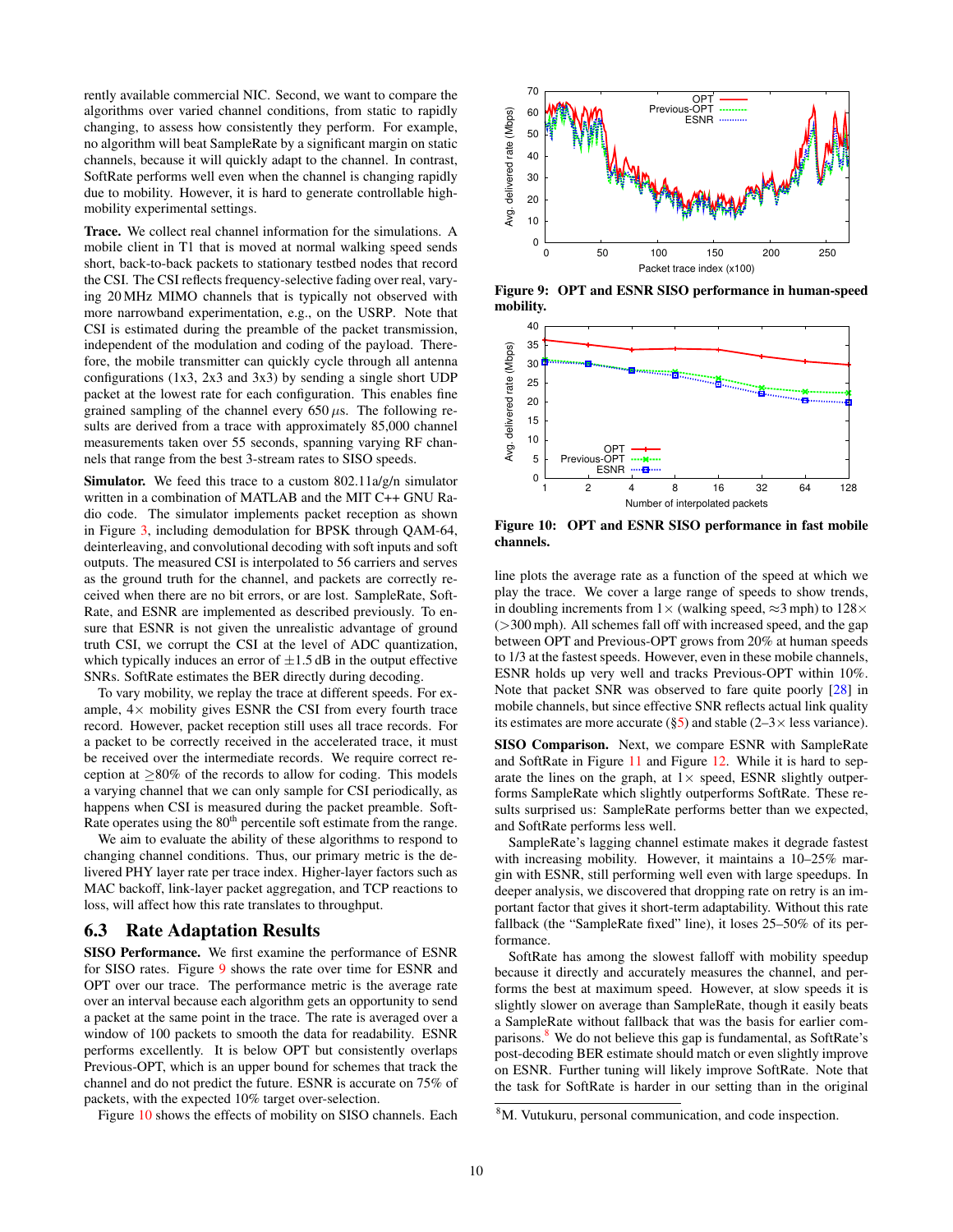<span id="page-10-1"></span>

Figure 11: ESNR, SampleRate, and SoftRate SISO performance in human-speed mobility.

<span id="page-10-2"></span>

Figure 12: OPT, ESNR, SampleRate, and SoftRate SISO performance in fast mobile channels.

evaluation. We have added QAM-64 and other coding rates, so it must now chose among 8 SISO rates.

Finally, while the performance differences between schemes are significant, they are always less than a factor of two (ignoring OPT). To put this in perspective, note that other evaluations have reported throughput based on TCP traffic, which will magnify performance gaps by reacting to packet loss.

MIMO Performance. To show the generality of our model, Figures [13](#page-10-3) and [14](#page-10-4) show the performance of an unmodified ESNR algorithm running for 802.11n MIMO rates. These results do not include SampleRate or SoftRate as they are SISO schemes. Instead, we use OPT as our benchmark. These figures are in the same form as for SISO, except the range of rates has grown by a factor of 3 to support up to 195 Mbps.

The trends in these graphs are similar to those in the SISO graphs: at human mobility speeds, ESNR tracks Previous-OPT and delivers excellent performance, with 80% accuracy and 10% over-selection. In faster mobile channels, there is a slightly larger gap with Previous-OPT for MIMO than for SISO, likely because ESNR must now choose between 24 rates instead of 8. It is more likely to choose rates under the highest rate that would have worked.

Finally, note that with 3 antennas there are only four two- and three-stream rates over 117 Mbps (130, 156, 175.5 and 195 Mbps). The visible gap between indices 25–50 in Figure [13](#page-10-3) reflects only the difference between 1 or 2 rates of potentially different antenna modes. Taken together, these results imply that ESNR's MIMO performance is highly competitive.

Enhancements. One strength of our model is that it can accommodate choices other than rates. This lets us add other functionality to ESNR without increasing complexity. We demonstrated an example enhancement to trim excess transmit power in [§5.](#page-5-0)

A second enhancement is to select the best transmit antenna when there are spare antennas. An 802.11n AP can select antennas to use to send packets to a legacy 802.11a/g client (plus use all antennas

<span id="page-10-3"></span>

Figure 13: OPT and ESNR MIMO performance in humanspeed mobility.

<span id="page-10-4"></span>

Figure 14: OPT and ESNR MIMO performance in faster mobile channels.

to receive packets). With three antennas to choose from, the expected gain in SNR is a little over 2.5 dB [\[8\]](#page-11-19). This is often enough to advance to a higher rate.

We ran a version of SISO ESNR that chose the antenna with the highest ESNR for the next transmission. This gave a gain in the average rate of 5%. For comparison, OPT achieved a 10% increase by always knowing which antenna was best. No other rate adaptation schemes directly support these enhancements.

# <span id="page-10-0"></span>7. RELATED WORK

Understanding real 802.11 wireless channels. A number of studies investigate the performance characteristics of 802.11. Initial studies of 802.11b [\[3,](#page-11-11) [22\]](#page-11-10) found RSSI to be a weak predictor of packet delivery that improved when receivers were calibrated for thermal conditions and manufacturing variability. Today's NICs have intense calibration procedures that mostly eliminate these issues. However, the variation across links with 802.11a/g/n OFDM comes from frequency-selective fading [\[13,](#page-11-26) [27\]](#page-11-8), which does not affect spread-spectrum modulations in 802.11b.

Theoretical analysis. Much theoretical work on OFDM with convolutional coding starts with effective BER or SNR [\[18\]](#page-11-17) and adds simulated faded channels to build closed-form expressions for error rates under coding [\[4,](#page-11-27) [19,](#page-11-22) [26\]](#page-11-28). Effective SNR has also been extended to MIMO-OFDM [\[15,](#page-11-21) [16\]](#page-11-29). Our model is related, but simpler: we eschew simulating complex, implementation-dependent coding effects in favor of using fixed, per-rate thresholds. We convert CSI to effective SNR in a way that better matches the equal modulation and power allocation used by 802.11n and offer a better API for practical use. Most importantly, we experimentally evaluate our model for 802.11 NICs and real RF channels; we are not aware of other work on 802.11 that uses effective SNR measures outside of simulation or analysis.

Rate adaptation. Many rate adaptation algorithms have been proposed that use packet delivery statistics [\[5,](#page-11-1) [29\]](#page-11-15), RSSI-based packet